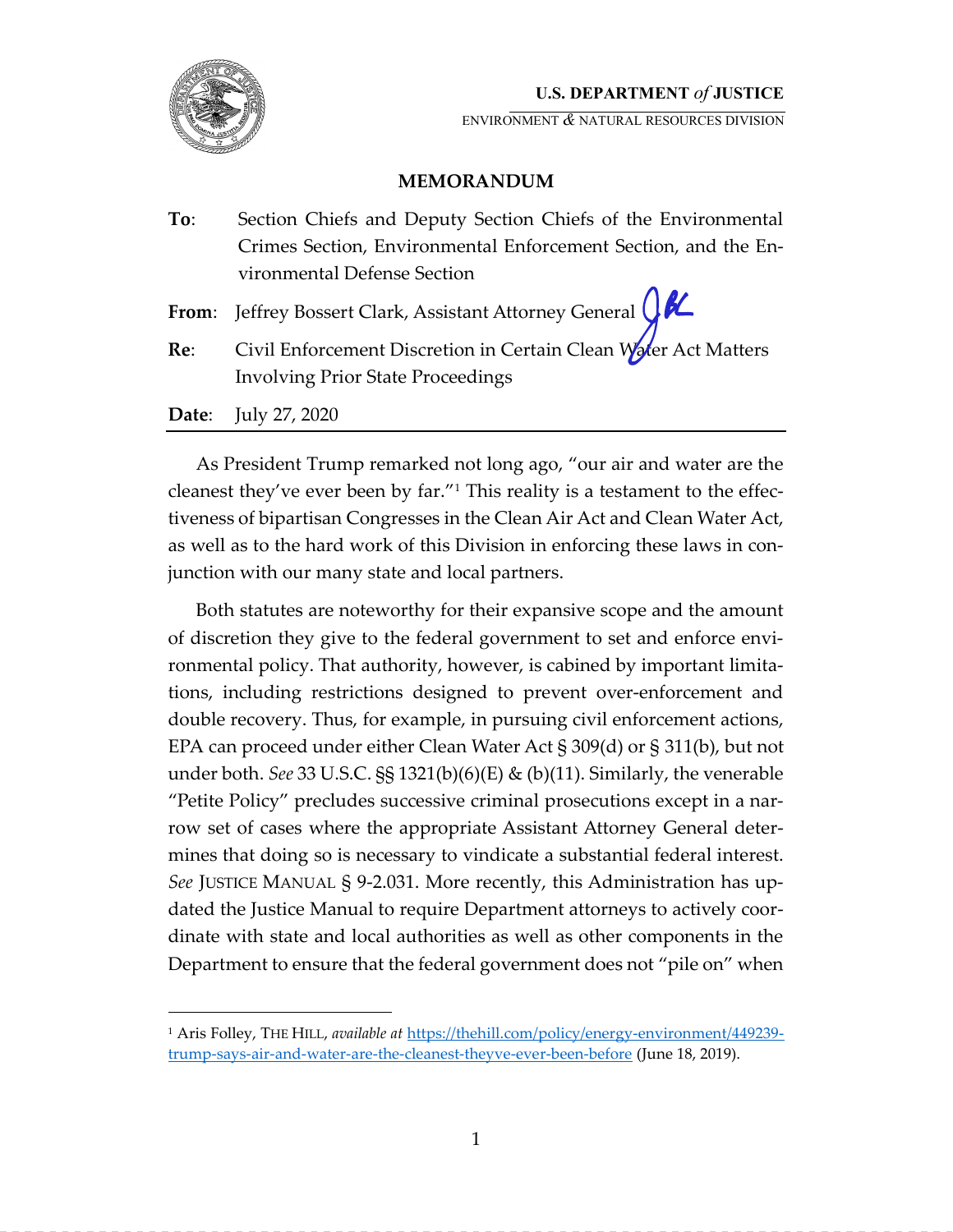

ENVIRONMENT & NATURAL RESOURCES DIVISION

state, local, or other federal enforcement actions are sufficient. See JUSTICE MANUAL § 1-12.100.

As Assistant Attorney General for this Division, I have an obligation to ensure that we are respecting these limitations and to use my enforcement discretion in a manner consistent with Congress's underlying policy decisions, Department guidance, and — ultimately — fundamental constitutional principles of federalism and due process.

The need for prudent civil enforcement discretion is particularly acute when a case that we are contemplating bringing involves a prior state enforcement action. Both the Clean Air Act and Clean Water Act were designed to solve dysfunctionalities that Congress perceived to prevent states from adequately protecting the environment.<sup>2</sup> And both statutes give the federal government a unique role in protecting the environment for the entire nation. Thus, for example, while CWA  $\S$  404 allows States to assume

<sup>&</sup>lt;sup>2</sup> "The characteristic insistence in federal environmental legislation upon geographically uniform standards and controls strongly suggests that escape from the Tragedy of the Commons by reduction of transactions costs has been an important reason for such legislation." Richard B. Stewart, Pyramids of Sacrifice? Problems of Federalism in Mandating State *Implementation of National Environmental Policy,* 86 YALE L.J. 1196, 1212 (1977) (one aspect of this Tragedy is said to be that "[g]iven the mobility of industry and commerce, any individual state or community may rationally decline unilaterally to adopt high environmental standards that entail substantial costs for industry and obstacles to economic development for fear that the resulting environmental gains will be more than offset by movement of capital to other areas with lower standards.<sup>*''*</sup> Id. at 1211-12</sub>). Richard Stewart is a respected scholar who once himself held the office of Assistant Attorney General of the Environment and Natural Resources Division. However, his conceptual arguments have been questioned, including on empirical grounds. See Richard L. Revesz, Rehabilitating Interstate Competition: Rethinking the "Race-to-the-Bottom" Rationale for Federal Environmental Regulation, 67 N.Y.U. L. REV. 1210, 1211–12 (1992) ("This Article challenges the accepted wisdom on the race to the bottom. It argues that, contrary to prevailing assumptions, competition among states for industry should not be expected to lead to a race that decreases social welfare; indeed, as in other areas, such competition can be expected to produce an efficient allocation of industrial activity among the states. It shows, moreover, that federal regulation aimed at dealing with the asserted race to the bottom, far from correcting evils of interstate competition, is likely to produce results that are undesirable.").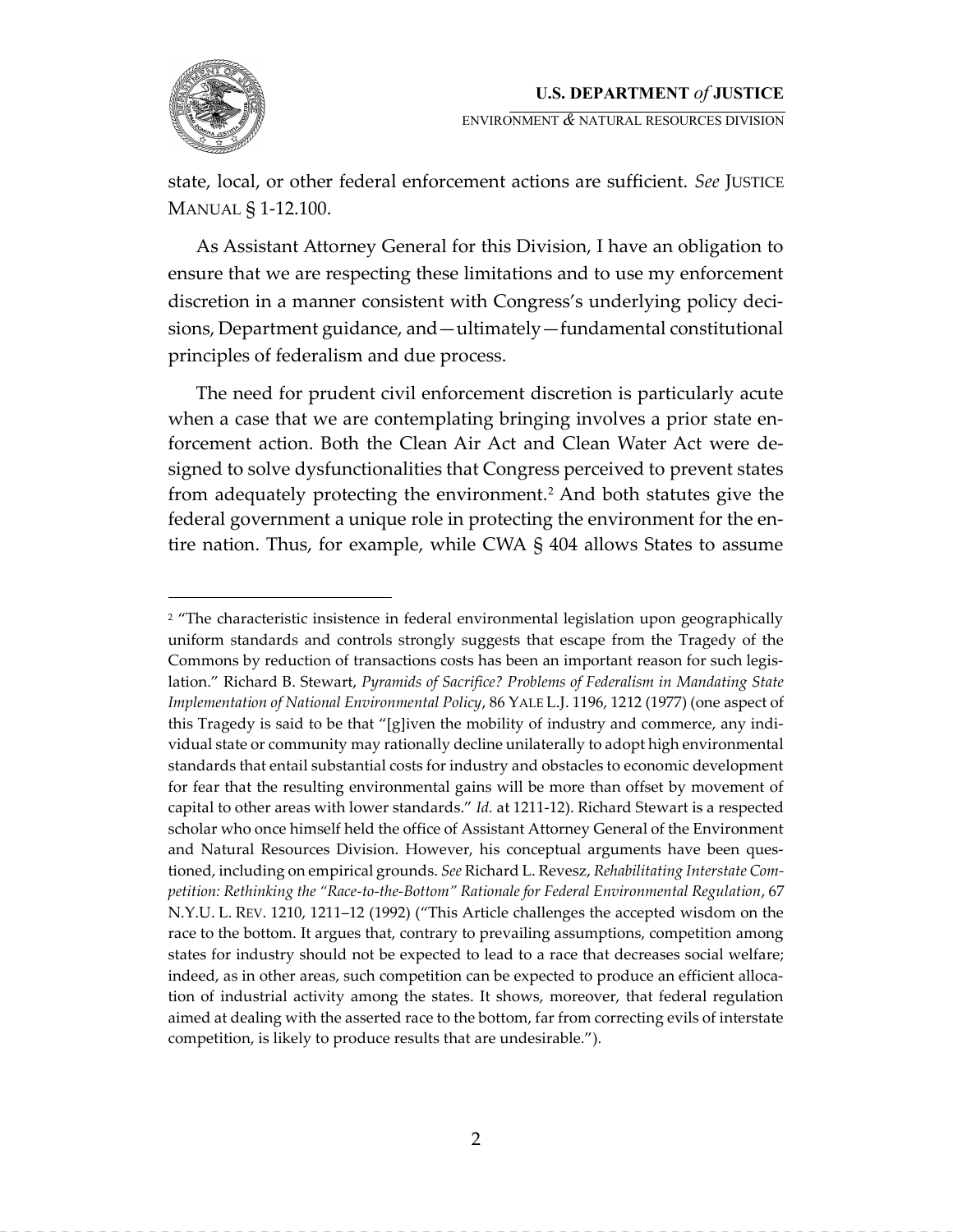

ENVIRONMENT **&** NATURAL RESOURCES DIVISION

responsibility for regulating the discharge of dredge or fill material into federal navigable waters, Congress made sure to add that nothing in that section should be "construed as affecting or impairing the authority of the Secretary [of the Army] to maintain navigation," a quintessentially federal interest. 33 U.S.C. § 1344(t). Similarly, Congress gave the U.S. the lead role nationally for enforcing water quality violations, including by granting the U.S. special oversight over citizen suits, see CWA § 505(c)-(d), 33 U.S.C. § 1365(c)-(d), and by granting the U.S. emergency authority to sue "any person" in order to prevent imminent and substantial endangerments to health or welfare, *see* CWA § 504(a), 33 U.S.C. § 1364(a).

At the same time, Congress was careful to preserve the States' role as the primary regulator of their own air and water. Consider, for example, this instruction from the Clean Water Act:

It is the policy of the Congress to recognize, preserve, and protect the *primary responsibilities and rights of States* to prevent, reduce, and eliminate pollution, to plan the development and use (including restoration, preservation, and enhancement) of land and water resources, and to consult with the Administrator in the exercise of his authority under this chapter.

33 U.S.C. § 1251(b) (emphasis added). See also Clean Air Act, 42 U.S.C. § 7407(a) (similar).

This is not merely efficient environmental policy. It is constitutionally required or, at the very least, constitutionally prudent as an exemplar of the principle of governmental subsidiarity: that government which tends to govern best is the level of government closest to the people. As Justice Scalia noted in his landmark majority opinion in *Printz v. United States*, "[a]lthough the States surrendered many of their powers to the new Federal Government, they retained 'a residuary and inviolable sovereignty.<sup>11</sup> 521 U.S. 898, 918-19 (1997) (quoting *The Federalist* No. 39, at 245 (C. Rossiter ed. 1961) (J. Madison)).<sup>3</sup>

<sup>&</sup>lt;sup>3</sup> This memorandum does not endeavor to trace the exact lines demarcating the boundary between federal and state authority. As Alexander Hamilton observed, these lines are sometimes quite hard to perceive: "The erection of a new government, whatever care or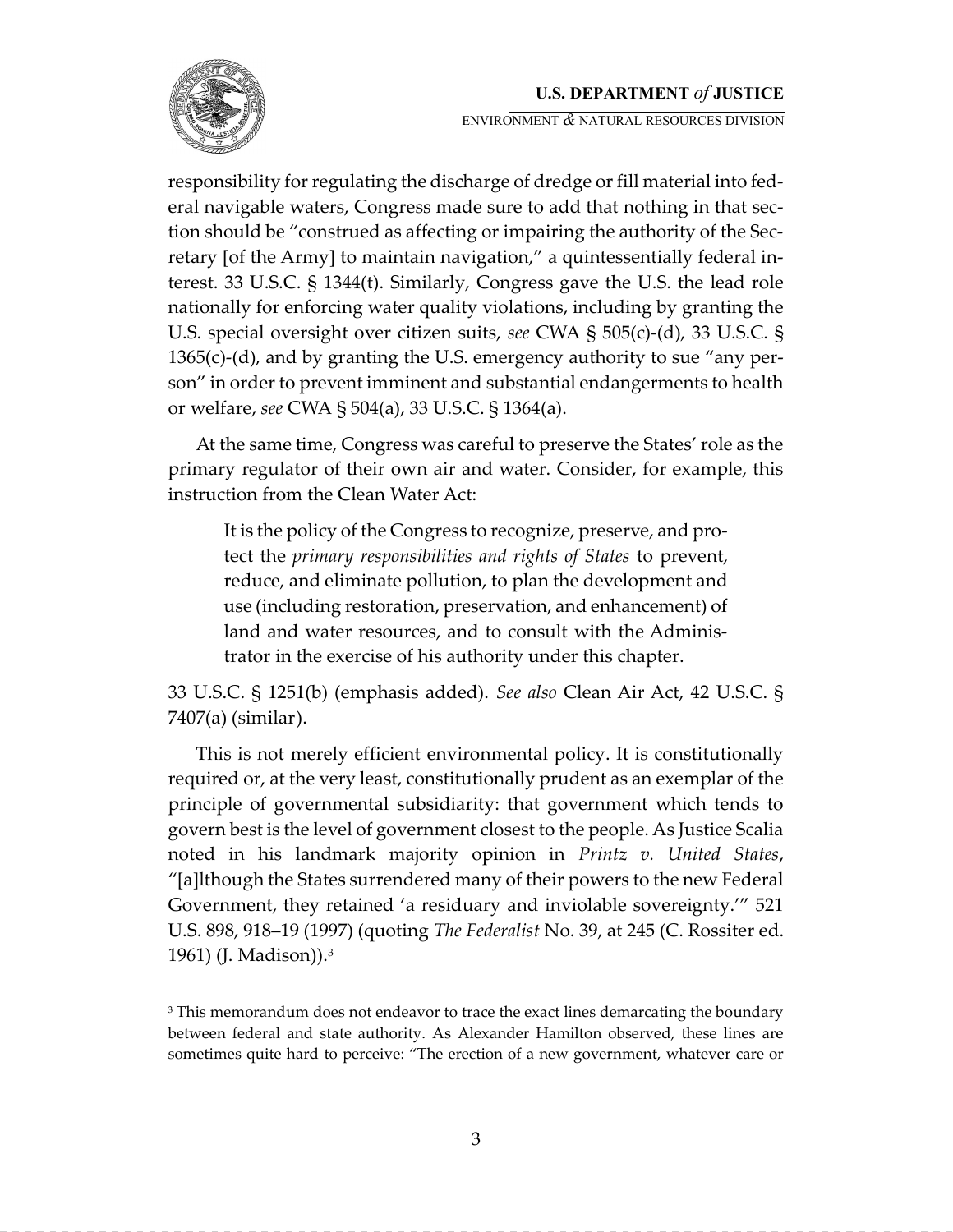

ENVIRONMENT **&** NATURAL RESOURCES DIVISION

This Division has a long history of working cooperatively with States to ensure that the environment is protected in a way that respects these principles of federalism and state sovereignty. Many times, this occurs through joint federal/state proceedings. It also occurs when a State asks EPA to bring an enforcement action. There are also many instances where States proceed under their own legal authority without involvement from ENRD or its client agencies.

The purpose of this Memorandum is to set forth the Division's policy for approaching enforcement in civil Clean Water Act cases when a State has previously instituted a civil penalty proceeding under an analogous state law arising from the same operative facts.

In some cases, Congress has taken the discretionary element out of our hands. For instance, Congress has expressly precluded federal civil penalty actions when a State has (1) commenced and is diligently prosecuting or (2) has successfully pursued a state proceeding pursuant to a state law regime "comparable" to the federal administrative penalty regime codified in

wisdom may distinguish the work, cannot fail to originate questions of intricacy and nicety; and these may in a particular manner be expected to flow from the establishment of a constitution founded upon the total or partial incorporation of a number of distinct sovereignties.<sup>"</sup> The Federalist No. 82, at 490 (C. Rossiter ed. 1961) (A. Hamilton). The difficulty of these "questions of intricacy and nicety" underscores the need for the federal government to tread carefully in asserting its authority over matters traditionally governed by the States alone.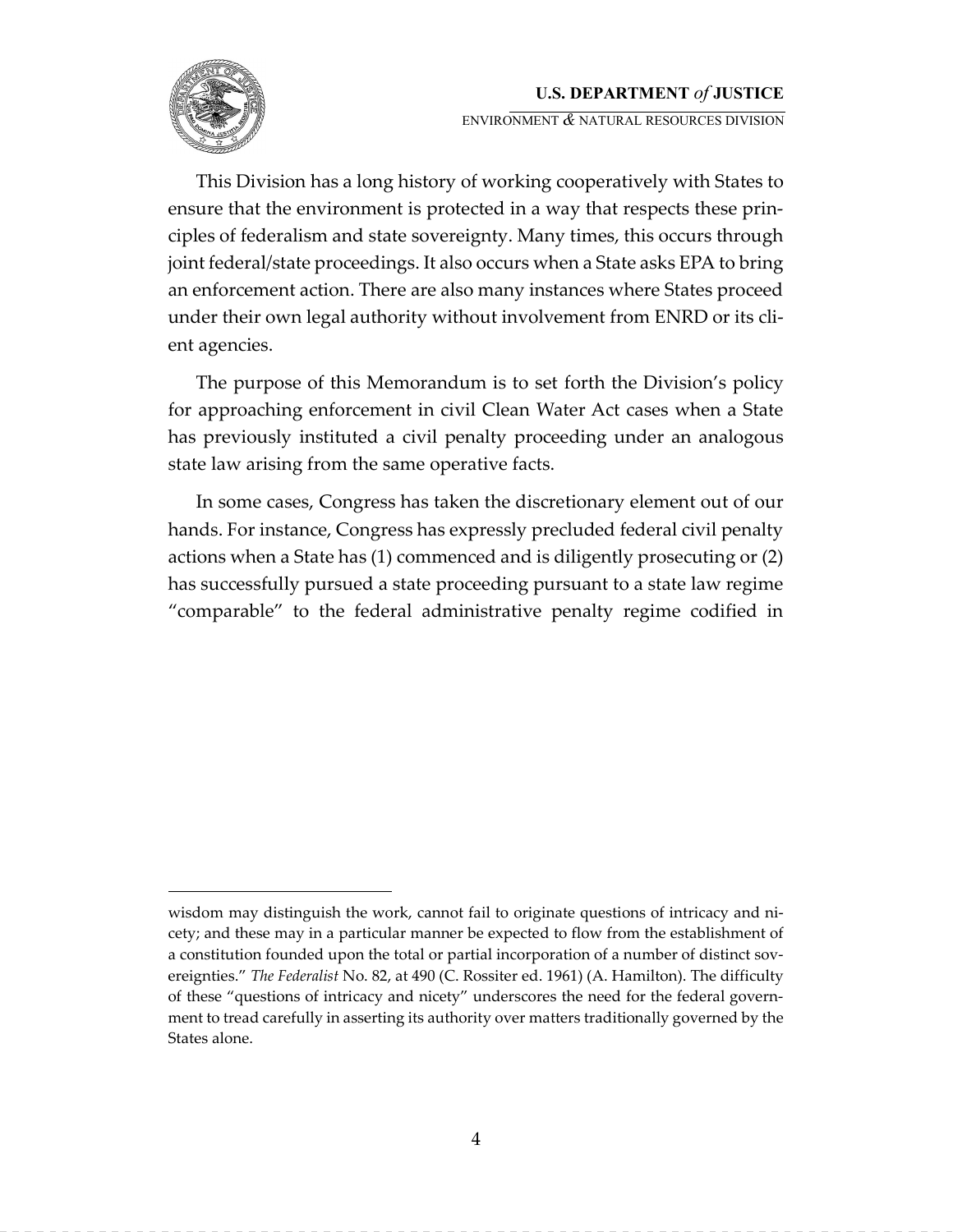

ENVIRONMENT **&** NATURAL RESOURCES DIVISION

Clean Water Act ("CWA") § 309(g)(6).<sup>4</sup> Both the text of that statute and the cases interpreting it, however, make clear that this preclusion applies *only when* the State used administrative proceedings similar to subsection (g) of that provision. *See, e.g., California Sportfishing Prot. All. v. Chico Scrap Metal, Inc.*, 728 F.3d 868, 877 (9th Cir. 2013).

Strangely, however, nothing in the CWA affords similar preclusive effect to state civil *judicial* enforcement actions, even though such civil judicial enforcement actions will inherently include more robust processes to protect the rights of defendants than the  $\S 309(g)$ -referenced state administrative proceedings. Likewise, the CWA does not explicitly prevent the federal

### "(6) Effect of order

### (A) Limitation on actions under other sections

Action taken by the Administrator or the Secretary, as the case may be, under this subsection shall not affect or limit the Administrator's or Secretary's authority to enforce any provision of this chapter; except that any violation-

(i) with respect to which the Administrator or the Secretary has commenced and is diligently prosecuting an action under this subsection,

(ii) with respect to which a State has commenced and is diligently prosecuting an action under a State law comparable to this subsection, or

(iii) for which the Administrator, the Secretary, or the State has issued a final order not subject to further judicial review and the violator has paid a penalty assessed under this subsection, or such comparable State law, as the case may be,

shall not be the subject of a civil penalty action under subsection (d) of this section or section 1321(b) of this title or section 1365 of this title."

33 U.S.C. § 1321(b) concerns oil and hazardous substance pollution penalties. 33 U.S.C. § 1319(d) concerns civil penalties for violations of 33 U.S.C. §§ 1311, 1312, 1316, 1317, 1318, 1322(p), 1328, or 1345, or any permit condition or limitation implementing any of such sections in a permit issued under section 1342. And 33 U.S.C. § 1365 is the citizen suit provision.

 $4$  CWA § 309(g) provides, in relevant part, as follows: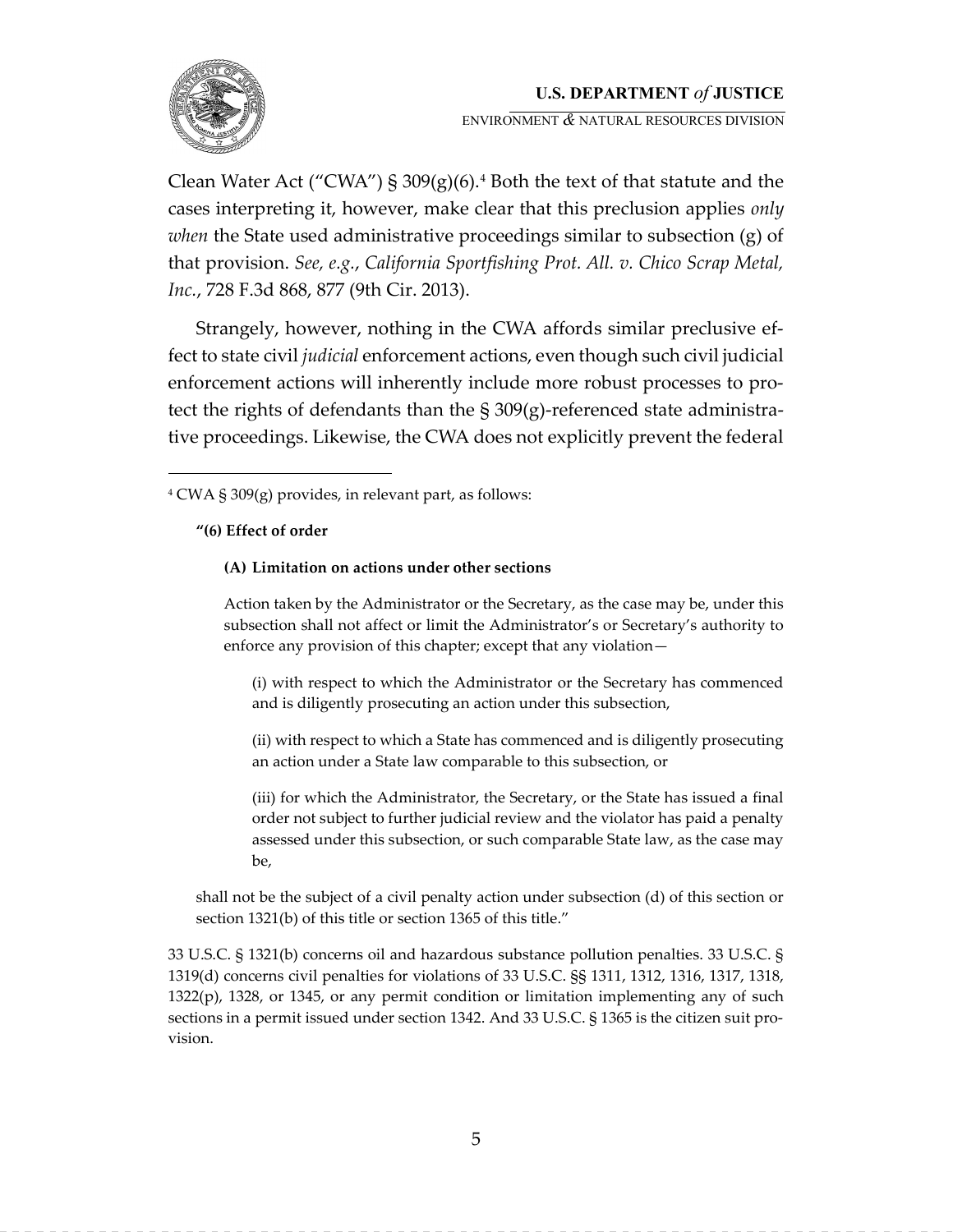

ENVIRONMENT **&** NATURAL RESOURCES DIVISION

government from pursuing a subsequent administrative action even when civil judicial enforcement would be precluded by CWA § 309(g). Taking a step back, it is hard to say whether it is more odd

(1) that state administrative proceedings (brought and resolved by non-judicial state actors) can have preclusive effect but not state civil proceedings brought before and tested by state judges (who are typically subject to gubernatorial selection, popular election, or a hybrid system of gubernatorial selection and retention elections) or

(2) that state administrative proceedings produced by non-judicial state actors can preclude federal civil proceedings that would come before and be tested by Article III federal judges, but not federal administrative proceedings brought by executive actors inside the EPA to be heard before mere administrative law judges.

Both are passing strange features of the statute. Indeed, each of these dimensions of the statute seems upside down. The text, structure, or legislative history<sup>5</sup> of the CWA provide scant justification for these asymmetries, which could increase the likelihood that federal resources invested into such cases will not achieve desired results.

Accordingly, I have come to the conclusion that — as a matter of enforcement discretion—civil enforcement actions seeking penalties under the

<sup>&</sup>lt;sup>5</sup> As I hope to explain soon in more detail in a separate Directive, legislative history should not be used to expand or to justify stretched interpretations of the law as written by Congress and signed by the President. Concerns about fair notice, due process, and running afoul of the constitutional structure are, however, less acute when (as here) the legislative history is not being used to impose additional burdens on the public but instead to preserve liberty and the constitutional structure. As those in the Executive Branch do, members of Congress take an oath of office and the respect they accord to the limits of their powers should be respected.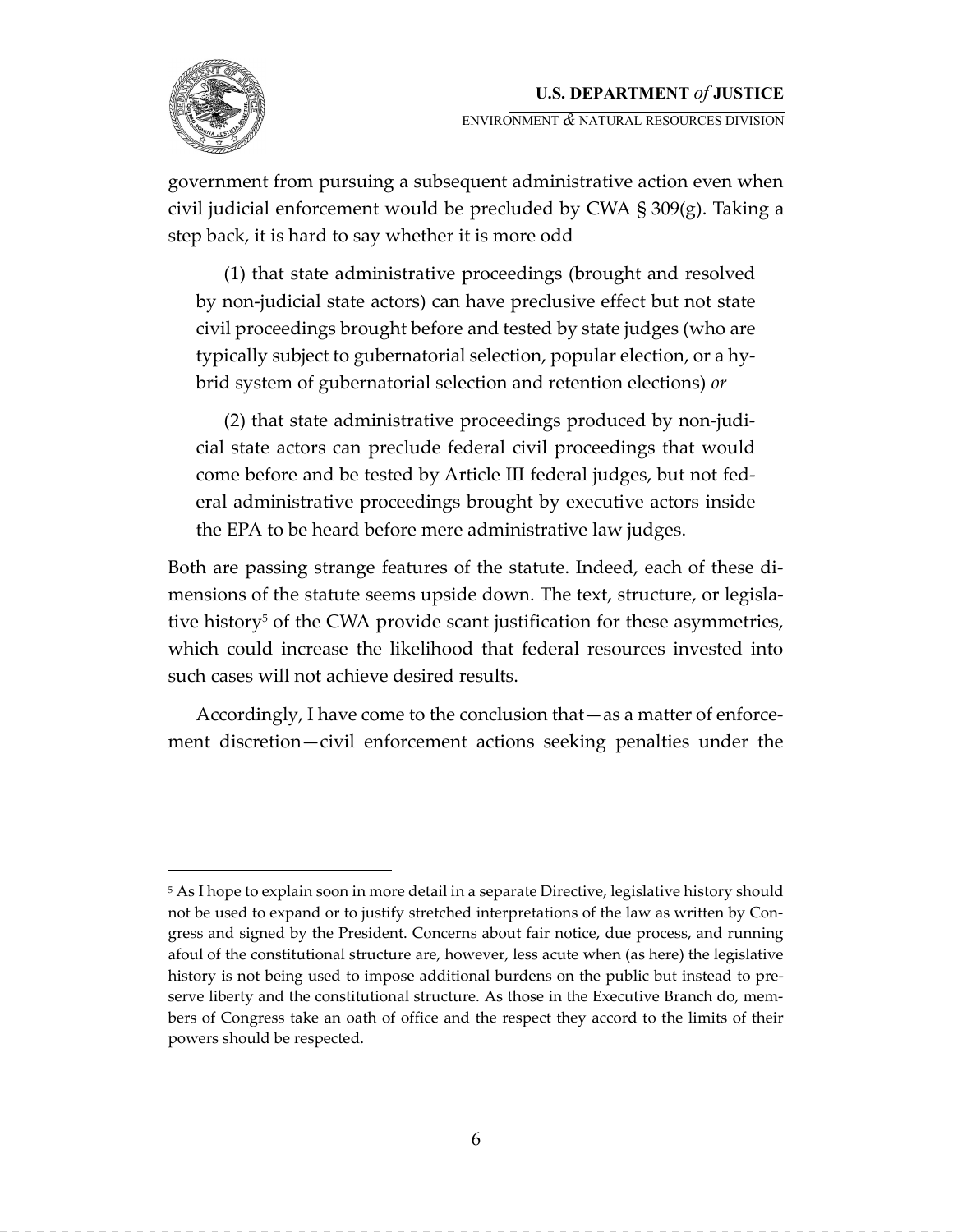ENVIRONMENT **&** NATURAL RESOURCES DIVISION

CWA will henceforward be strongly disfavored if a State has already initiated or concluded its own civil or administrative proceeding for penalties under an analogous state law arising from the same operative facts.<sup>6</sup>

Among other virtues, this approach echoes the "Petite Policy" applicable to criminal proceedings, ensures a healthy respect for federalism, and it defers to Congress's manifest policy judgement against double-recovery. It is also underscored by recent additions to the Justice Manual warning against "piling-on." See JUSTICE MANUAL 1-12.100. As then-Deputy Attorney General Rosenstein explained in describing this addition to the Manual,

"Piling on" can deprive a company of the benefits of certainty and finality ordinarily available through a full and final settlement. We need to consider the impact on innocent employees, customers, and investors who seek to resolve problems and move on. We need to think about whether devoting resources to additional enforcement against an old scheme is more valuable than fighting a new one.

Rod Rosenstein, *Remarks to the New York City Bar White Collar Crime Institute* (May 9, 2018), https://www.justice.gov/opa/speech/deputy-attorney-general-rod-rosenstein-delivers-remarks-new-york-city-bar-white-collar. See also Attorney General William Barr's Remarks at the Securities and Exchange *Commission*, https://www.justice.gov/opa/speech/us-attorney-general-william-p-barr-delivers-remarks-us-securities-and-exchange-commission (Oct. 3, 2019) ("The DOJ is mindful of these issues. That's why, in May 2018, the Department issued the 'Policy on Coordination of Corporate Resolution Penalties, known colloquially as 'the policy against piling-on. It can be found both online and in our *Justice Manual*. This policy emphasizes that, to achieve an equitable outcome, the DOJ 'should consider the totality of fines, penalties, and/or forfeiture imposed by all Department components as well as other law enforcement agencies and regulators.<sup>*'''*</sup>).

<sup>6</sup> This policy does not apply to cases where the proposed civil penalty action would seek relief based on new conduct post-dating the state proceeding.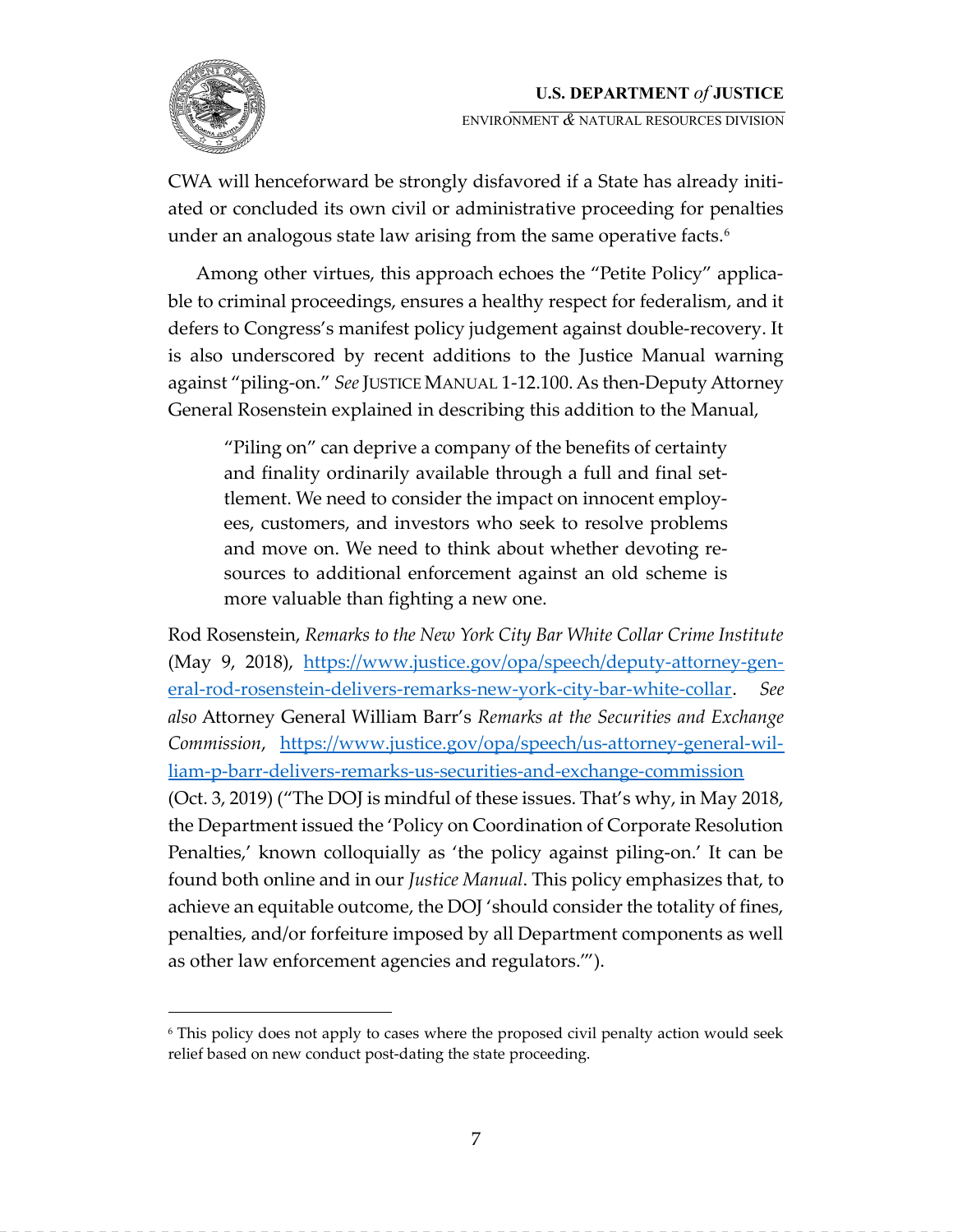

ENVIRONMENT **&** NATURAL RESOURCES DIVISION

In light of all this, a prudent response to the logic of the principles illustrated in CWA § 309(g), construed against the backdrop of the Policy Against Piling-on, will lead me to consider requests to bring a subsequent federal civil action in the clean water area on a case-by-case basis using the following touchstones:

- (a) Going forward, if, prior to any federal civil penalty action, a State has already initiated or concluded a civil enforcement action for penalties under an analogous state law for the same conduct, no federal civil judicial enforcement matter may be pursued without my prior written approval;
- (b) Pre-approval requests should be made in the form of a privileged memorandum submitted to the ENRD front office through the normal chain of command (i.e, through the appropriate Assistant Chief, Chief, and Deputy Assistant Attorney General);
- (c) Approval will be granted only if:
	- (1) Standing on the prior state enforcement action would amount to an unfair windfall to the would-be defendant;
	- (2) The State is not diligently prosecuting an initiated civil enforcement action;
	- (3) The State has requested in writing, citing reasons for doing so, that the federal government pursue a separate enforcement action *and* that request, in light of all circumstances, would not amount to unfair "pilingon";
	- (4) The State has been unable to collect its penalty and asks in writing for federal assistance;
	- $(5)$  A federal action is necessary to protect an important federal interest not adequately addressed already or to be addressed by the state action;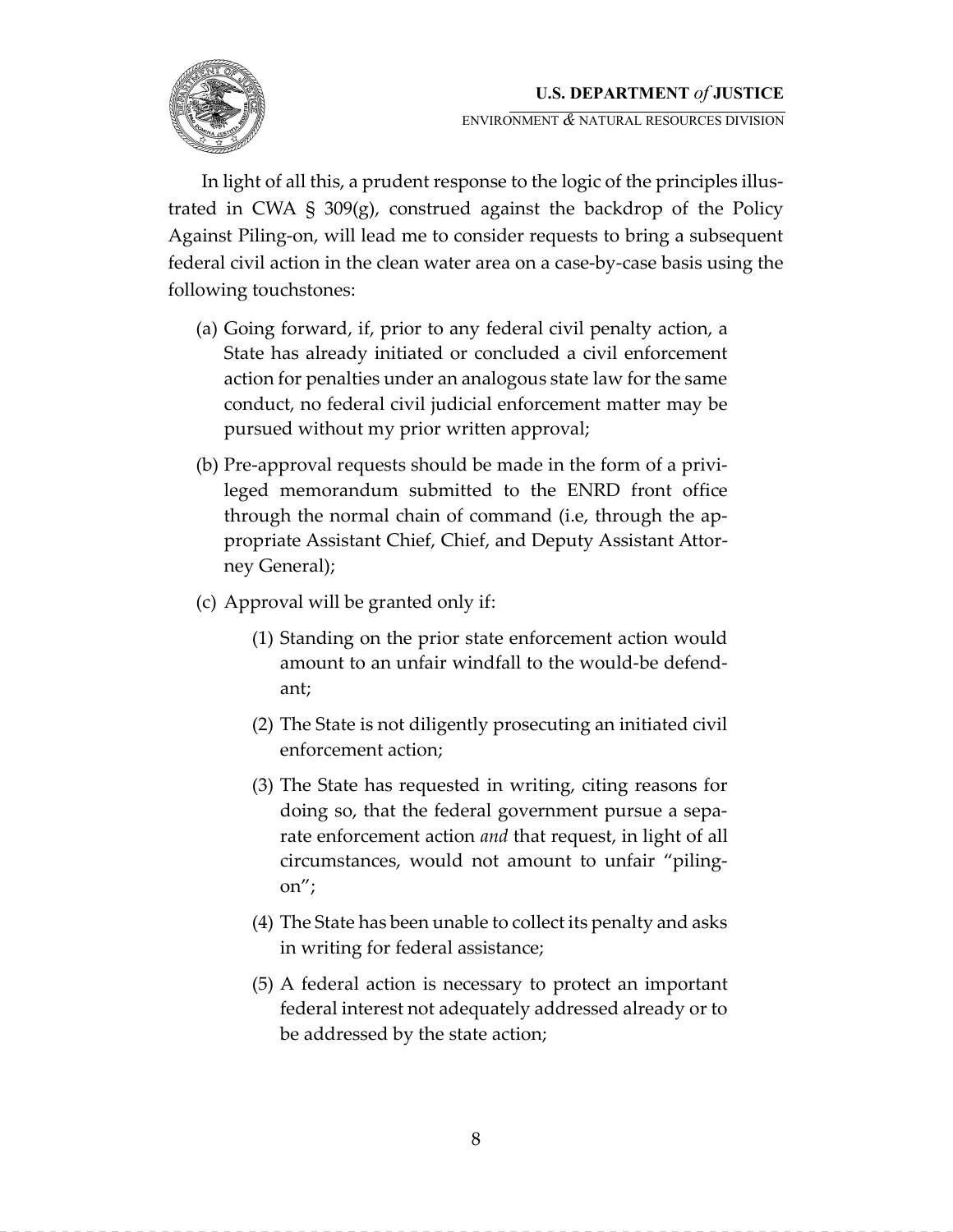

ENVIRONMENT **&** NATURAL RESOURCES DIVISION

- (6) The federal action would seek only appropriate injunctive relief to fill a discernible gap in the prior state relief; or
- (7) There are other exceptional circumstances justifying federal involvement; and
- (d) Requests to pursue a subsequent enforcement action where the State sought a penalty and the relevant tribunal denied that request will ordinarily be disfavored, though exceptions may be granted with my express authorization.

Multiple factors may bear on the decision in each case and the factors are not intended to be applied mechanically but to inform my exercise of discretion.

Requests for approval should include a discussion of the underlying state law. Generally, federal involvement is less likely to be called for in cases where the state law is federally approved or otherwise imposes restrictions that are similar to (or more stringent than) federal law. So, for example, if a State has assumed a federal permitting program under CWA  $\S$  402, this tends to increase the chances that the federal interests will have been adequately vindicated.

Nevertheless, nothing in this guidance should be understood as narrowing federal enforcement options. Rather, the purpose of these checks is to ensure that federal involvement is limited to instances where it is actually necessary and proportional.

Finally, this policy does not apply to criminal matters, as CWA §  $309(g)$ 's preclusion provisions are wholly silent on prior criminal actions (as opposed to that provision's references to both civil and administrative enforcement), leading one to the conclusion that Congress intended clean water criminal matters to be subject to the ordinary background principle of the dual sovereignty doctrine. See, e.g., Gamble v. United States, 139 S. Ct. 1960, 1964 (2019) ("We have long held that a crime under one sovereign's laws is not 'the same offence' as a crime under the laws of another sover-